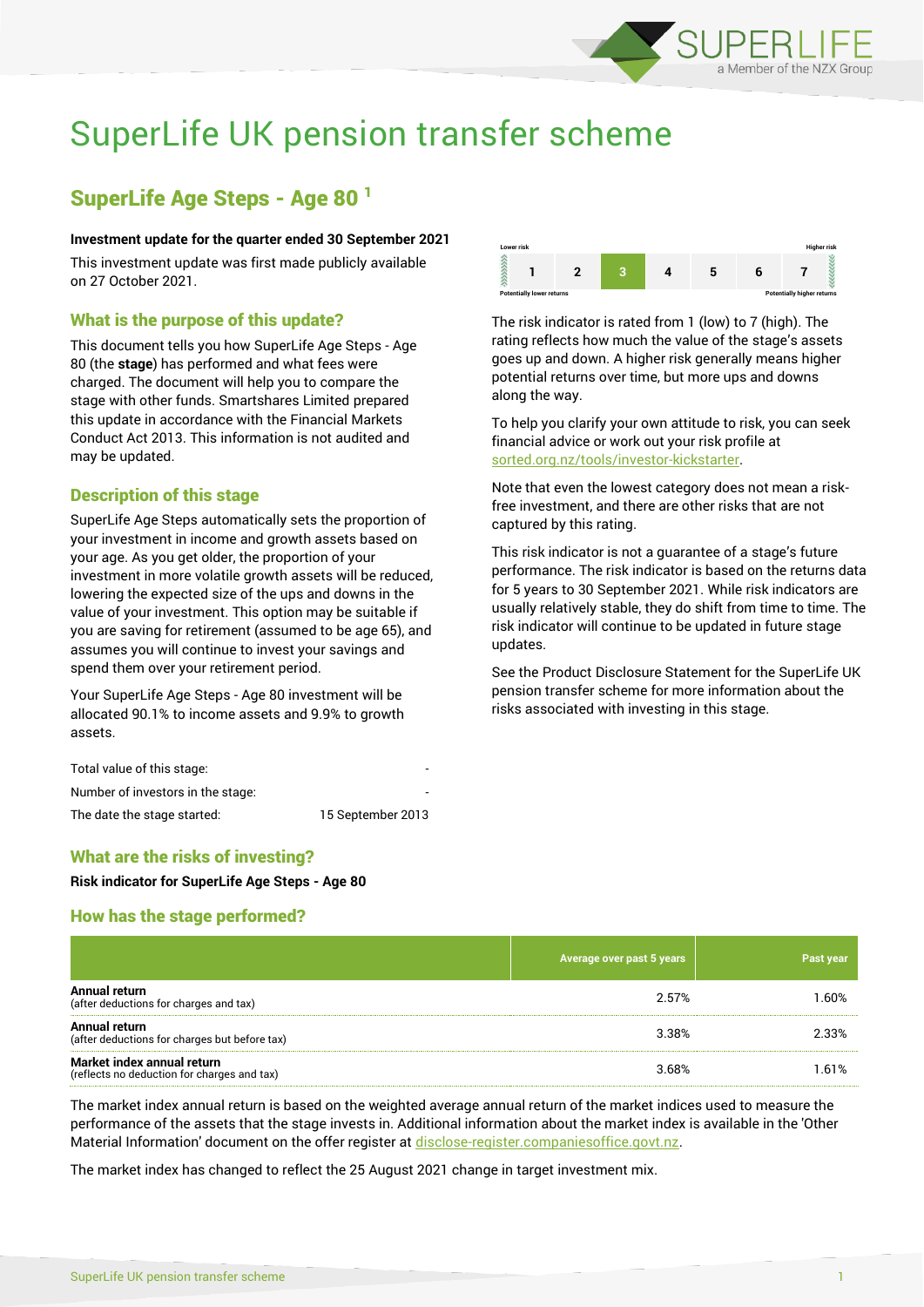

#### **Annual return graph**



This shows the return after fund charges and tax for each year ending 31 March since the fund started. The last bar shows the average annual return since the fund started, up to 30 September 2021.

**Important:** This does not tell you how the fund will perform in the future.

Returns in this update are after tax at 28%.

#### What fees are investors charged?

Investors in the SuperLife Age Steps - Age 80 are charged fund charges. In the year to 31 March 2021 these were:

|                                                                  | % per annum of fund's net<br>asset value |  |
|------------------------------------------------------------------|------------------------------------------|--|
| <b>Total fund charges</b>                                        | 0.57%                                    |  |
| Which are made up of:                                            |                                          |  |
| <b>Total management and administration</b><br>charges (estimate) | 0.57%                                    |  |
| Including:                                                       |                                          |  |
| Manager's basic fee                                              | 0.56%                                    |  |
| Other management and<br>administration charges                   | በ በ1%                                    |  |
| <b>Other charges</b>                                             | Dollar amount per investor               |  |
| Administration fee                                               | \$60 per annum                           |  |

Investors may also be charged individual action fees for specific actions or decisions (for example, for transferring money into the scheme from a UK pension scheme). See the Product Disclosure Statement for the SuperLife UK pension transfer scheme for more information about those fees.

The fees set out above include GST where applicable.

Small differences in fees and charges can have a big impact on your investment over the long term.

#### Example of how this applies to an investor

Jess had \$10,000 in the stage at the start of the year and did not make any further contributions. At the end of the year, Jess received a return after fund charges were deducted of \$160 (that is 1.60% of her initial \$10,000). Jess paid other charges of \$60. This gives Jess a total return after tax of \$100 for the year.

#### What does the stage invest in?

#### **Actual investment mix**

This shows the types of assets that the fund invests in.

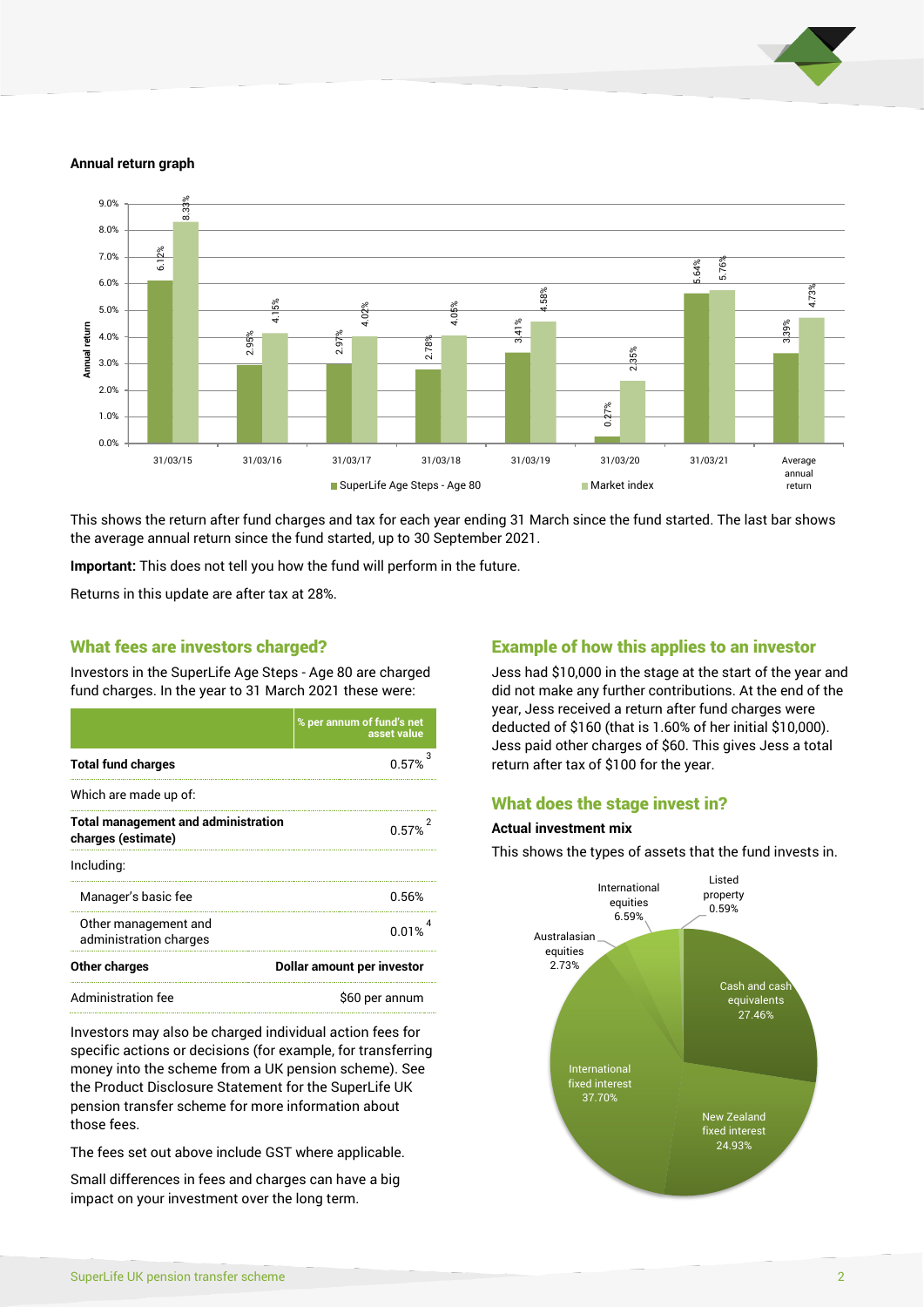

#### **Target investment mix**

This shows the mix of assets that the stage generally intends to invest in.

| <b>Asset Category</b>        | <b>Target asset mix</b>  |
|------------------------------|--------------------------|
| Cash and cash equivalents    | 27.10%                   |
| New Zealand fixed interest   | 25.20%                   |
| International fixed interest | 37.80%                   |
| Australasian equities        | 2.50%                    |
| International equities       | 6.40%                    |
| Listed property              | 0.50%                    |
| Unlisted property            |                          |
| Commodities                  | $\overline{\phantom{a}}$ |
| Other                        | 0.50%                    |

### **Top 10 investments**

| <b>Name</b>                                        | % of stage's net<br>asset value | <b>Type</b>                  | <b>Country</b>       | <b>Credit rating</b><br>(if applicable) |
|----------------------------------------------------|---------------------------------|------------------------------|----------------------|-----------------------------------------|
| iShares Global Aggregate Bond UCITS ETF            | 22.86%                          | International fixed interest | Ireland              |                                         |
| Westpac 32 Day Notice Constant Maturity<br>Deposit | 3.65%                           | Cash and cash equivalents    | New Zealand          | AA-                                     |
| ANZ NZD Current Account                            | 1.79%                           | Cash and cash equivalents    | New Zealand          | AA-                                     |
| New Zealand Government 15/04/23 5.5% GB            | 1.67%                           | New Zealand fixed interest   | New Zealand          | AAA                                     |
| New Zealand Government 15/04/25 2.75% GB           | 1.36%                           | New Zealand fixed interest   | New Zealand          | AAA                                     |
| New Zealand Government 20/04/29 3.0% GB            | 1.34%                           | New Zealand fixed interest   | New Zealand          | AAA                                     |
| New Zealand Government 15/05/24 0.50% GB           | 1.29%                           | New Zealand fixed interest   | New Zealand          | AAA                                     |
| New Zealand Government 15/04/27 4.50% GB           | 1.14%                           | New Zealand fixed interest   | New Zealand          | AAA                                     |
| New Zealand Government 15/04/37 2.75% GB           | 1.01%                           | New Zealand fixed interest   | New Zealand          | AAA                                     |
| Vanguard S&P 500 ETF                               | 0.99%                           | International equities       | <b>United States</b> |                                         |

The top 10 investments make up 37.11% of the stage's net asset value.

### **Currency hedging**

The stage invests into funds which hedge their foreign currency exposure.